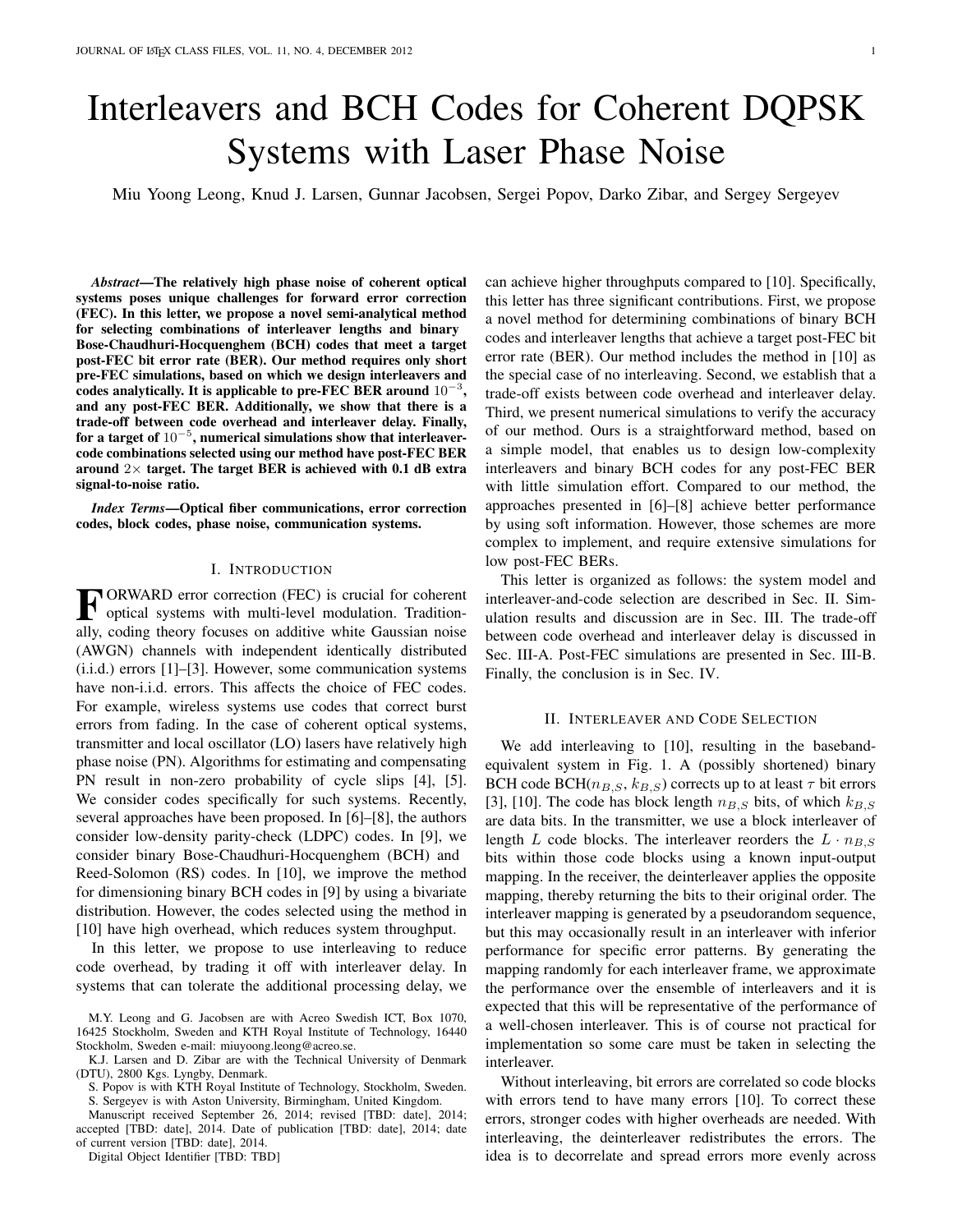

Fig. 1. System model. A random bit sequence is BCH encoded, interleaved, differentially encoded, and Quadrature Phase Shift Keying (QPSK) modulated. This yields signal s[k]. Channel impairments are transmitter laser PN  $\theta_{\mathcal{T}}[k]$ , AWGN  $n[k]$ , and LO laser PN  $\theta_R[k]$ . Phase estimation on the received signal  $r[k]$  is by Viterbi-Viterbi (VV). Finally, the signal is QPSK demodulated, differentially decoded, deinterleaved, and BCH decoded.



Fig. 2. Poor phase estimate (PE), pre-FEC BER. We design interleaver-andcode combinations for "poor PE pre-FEC" points C (SNR 10 dB) and B (SNR 12 dB). The SNR is for symbols  $r[k]$  in Fig. 1.

code blocks. This allows us to use weaker codes with lower overheads. However, interleaving adds delay as bits must be collected before remapping in the interleaver and deinterleaver. The delay is proportional to interleaver length L.

We want to find combinations of interleaver length  $L$  and code error correcting capability  $\tau$  that achieve a target post-FEC BER with code block length  $n_{B,S}$ . To do so, we first obtain a statistical model of the system without interleaving using the method in [10]. Namely, for a given laser linewidthsymbol time product, we optimize the length of the Viterbi-Viterbi (VV) moving average filter using pre-FEC simulations. Then, for the linewidth variations that we want to accommodate, we simulate a worst-case "poor phase estimate (PE)" curve (Fig. 2). As described in [10], for a point on this curve, we record its error statistics and use them to parameterize a correlated bivariate binomial probability density function (PDF)  $Pr(Y_G = y_G, Y_C = y_C)$ . The random variable  $Y_G$ represents the number of AWGN error patterns {0110, 1010, 0101, 1001} in a code block of  $n_{B,S}$  bits. The random variable  $Y_C$  represents the number of cycle slips (single bit errors) in a code block. We neglect  $180^\circ$  errors as these have very low probabilities. The correlation between  $Y_G$  and  $Y_C$  is due to VV phase estimation [10], and depends on the operating point e.g. signal-to-noise ratio (SNR), laser linewidths, and filter length. This bivariate model is specific to coherently-demodulated Differential Quadrature Phase Shift Keying (DQPSK) systems using VV phase estimation.

The rest of this section describes our novel method for determining suitable interleaver-code combinations. We collapse

the two-dimensional joint PDF  $Pr(Y_G = y_G, Y_C = y_C)$  into a one-dimensional PDF  $Pr(Y_A = y_A)$ . The random variable  $Y_A$  represents the total number of bit errors in a code block, including both AWGN errors and cycle slips

$$
\Pr(Y_A = y_A) = \sum_{(y_G, y_C): 2y_G + y_C = y_A} \Pr(Y_G = y_G, Y_C = y_C).
$$
\n(1)

A factor of 2 multiplies  $y_G$  because AWGN error patterns have two bit errors.

Let  $Y_L$  be a random variable representing the total number of bit errors in  $L$  code blocks. The PDF of  $Y_L$  is the L-fold convolution of  $Pr(Y_A = y_A)$  with itself

$$
\Pr(Y_L = y_L) = \Pr(Y_A = y_A)^{\star L} \n= \sum_{(y_{A,1}, y_{A,2}, ..., y_{A,L}) \in \Psi} \Pr(Y_A = y_{A,1}) \times \Pr(Y_A = y_{A,2}) \times \cdots \times \Pr(Y_A = y_{A,L})
$$
\n(2)

where  $\Psi$  is the set of  $(y_{A,1}, y_{A,2}, \ldots, y_{A,L})$  such that  $y_{A,1}$  +  $y_{A,2} + \cdots + y_{A,L} = y_L$ , and  $L \in \{1,2,3,\dots\}$ . For  $L = 1$ ,  $Pr(Y_L = \xi) = Pr(Y_A = \xi)$ , i.e. in this case  $y_L = y_A = \xi$ . For  $L = 2$ ,  $Pr(Y_L = y_L) = Pr(Y_A = y_A) * Pr(Y_A = y_A)$ . Convolution is denoted by  $\star$ . We neglect edge effects in the convolution, as the probability of an AWGN error starting on the last symbol of a code block is small for pre-FEC BER of 10<sup>−</sup><sup>3</sup> and typical code block lengths (cf. Table I).

Deinterleaving distributes the  $y_L$  bit errors over  $L$  code blocks. This is analogous to the balls-and-bins problem where  $y_L$  balls (bit errors) are thrown randomly into L bins (code blocks). Let  $Z_{\ell}$  be a random variable representing the number of bit errors in the ℓ-th code block after deinterleaving. The probability of  $Z_{\ell}$  given  $y_L$  is binomial distributed

$$
\Pr(Z_{\ell} = z_{\ell} | Y_L = y_L)
$$
\n
$$
= \begin{cases} \n\left(\frac{y_L}{z_{\ell}}\right) \left(\frac{1}{L}\right)^{z_{\ell}} \left(1 - \frac{1}{L}\right)^{y_L - z_{\ell}}, & \text{if } z_{\ell} \leq y_L, \\
0, & \text{otherwise.} \n\end{cases} (3)
$$

Combining (2) and (3), and integrating out  $y_L$  yields

$$
Pr(Z_{\ell} = z_{\ell}) = \sum_{y_L=0}^{\infty} Pr(Z_{\ell} = z_{\ell} | Y_L = y_L) Pr(Y_L = y_L).
$$
\n(4)

For the special case when  $L = 1$  (no interleaving),  $Pr(Z_\ell =$  $z_{\ell}$ |Y<sub>L</sub> = y<sub>L</sub>) (3) is 1 if  $z_{\ell} = y_L$ , and 0 otherwise. Thus, (4) reduces to

$$
\Pr(Z_{\ell} = \xi) = \Pr(Y_A = \xi). \tag{5}
$$

To make this case consistent with [10], we adopt the same approximations. The probability of a non-decodable word is the volume under the tail of  $Pr(Y_G = y_G, Y_C = y_C)$ . For a code that corrects up to  $\tau$  bit errors, we approximate the tail by its largest terms  $\tau + 1 \leq 2y_G + y_C \leq \tau + 3$  in [10]. Therefore, in this letter, we use  $\tau + 1 \le z_\ell \le \tau + 3$  (from (5) and (1)).

To derive post-FEC BER for the general case of  $L \geq 1$ , let  $X_{\ell}$  be a random variable that indicates if  $\tau + 1 \le Z_{\ell} \le \tau + 3$ 

$$
X_{\ell} = \begin{cases} 1, & \text{if } \tau + 1 \le Z_{\ell} \le \tau + 3, \\ 0, & \text{otherwise.} \end{cases} \tag{6}
$$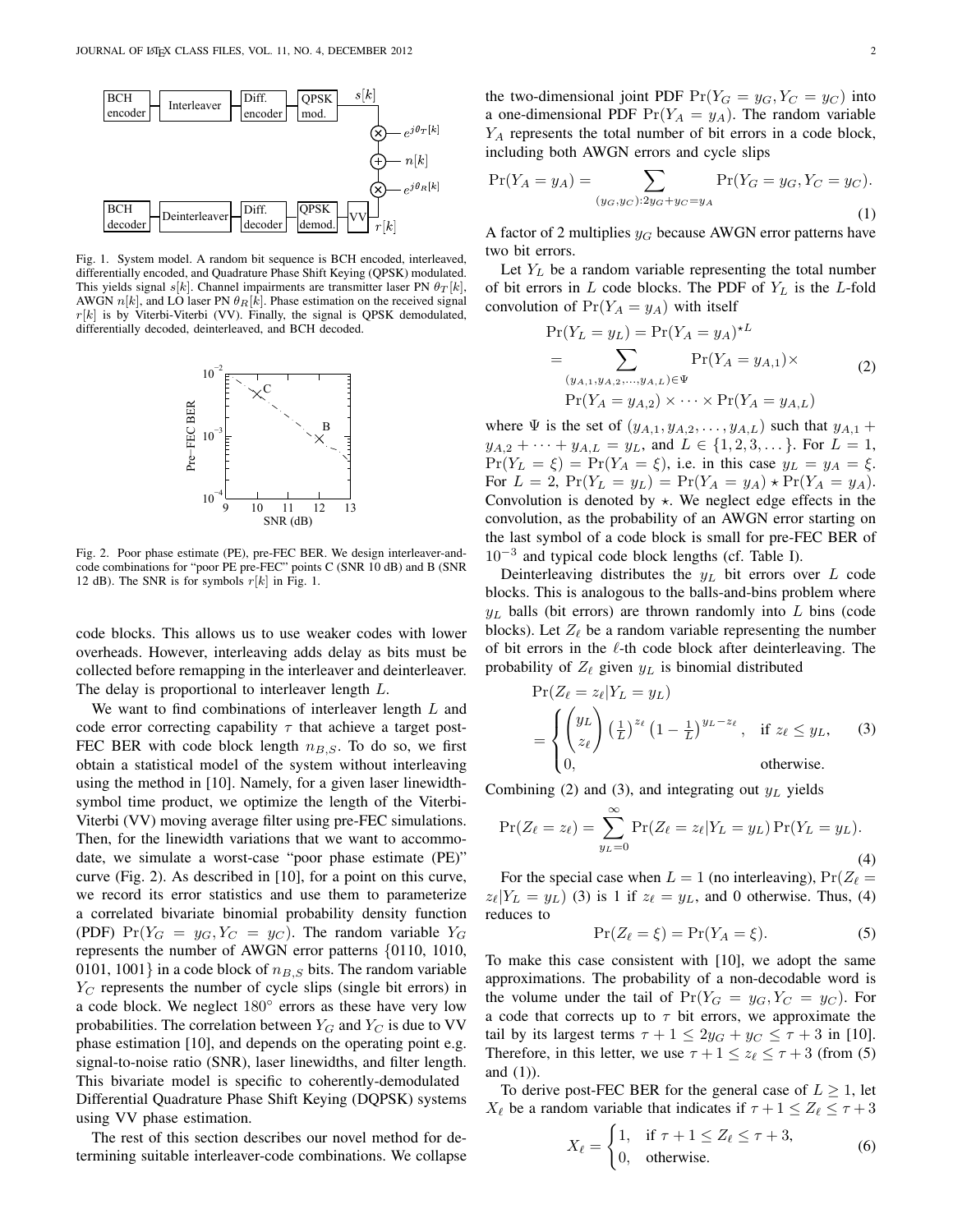The expectation of  $X_{\ell}$  is  $E[X_{\ell}] = \Pr(\tau + 1 \le Z_{\ell} \le \tau + 3)$ . Let X be the sum of  $X_{\ell}$ 's,  $X = \sum_{\ell=1}^{L} X_{\ell}$ . The expected number of code blocks having between  $\tau + 1$  and  $\tau + 3$  errors is  $E[X] = E\left[\sum_{\ell=1}^{L} X_{\ell}\right] = \sum_{\ell=1}^{L} E[X_{\ell}] = L \cdot Pr(\tau + 1 \le$  $Z_{\ell} \leq \tau + 3$ ). The decoding algorithm is assumed to be of the bounded-distance type correcting up to  $\tau$  errors and leaving the received sequence unchanged in the case of more than  $\tau$ errors. As discussed in [10], we may neglect the possibility of decoding to a wrong codeword for sufficiently large  $\tau$  (cf. Table I). Assuming that the average number of bit errors in a code block is  $\ll \tau$ , we may approximate post-FEC BER as

$$
P_{\text{post}} \approx \left(\frac{\tau + 1}{n_{B,S}}\right) \frac{E[X]}{L}
$$
  
=  $\left(\frac{\tau + 1}{n_{B,S}}\right) \Pr(\tau + 1 \le Z_\ell \le \tau + 3).$  (7)

Equation (7) is consistent with [10] when  $L = 1$ , i.e. [10] is a special case of (7).

From  $Pr(Y_G = y_G, Y_C = y_C)$  [10], (7), (4), and (2), we calculate the required  $\tau$  and L to meet a target post-FEC BER for a chosen block length  $n_{B,S}$ . The combination of  $n_{B,S}$  and  $\tau$  specifies the BCH code, and L specifies the interleaver.

#### III. RESULTS AND DISCUSSION

For the system in Fig. 1, symbol rate  $1/T_S = 28$  Gbaud and combined transmitter-and-LO laser linewidths  $\Delta \nu_N < 100$ kHz work well with a 41-tap moving average filter for VV. As an example to illustrate the use of FEC to accommodate linewidth variations, we assume that the worst-case pre-FEC performance occurs with a linewidth of  $\Delta \nu_N = 19.6$  MHz. We simulate this numerically as "poor PE pre-FEC" in Fig. 2. Pre-FEC BER and error statistics (described in [10]) are calculated using  $10^6$  bits. Simulations are modeled in VPI [11].

We examine our method in two ways. In Sec. III-A, we investigate the trade-off between L and  $\tau$ . In Sec. III-B, we evaluate post-FEC BER using Monte-Carlo simulations.

# *A. Trade-off Between Code Overhead and Interleaver Length*

This section is organized as follows: First, we derive (4) for the case when bit errors are i.i.d.. Second, we calculate (4) at "poor PE pre-FEC" point B in Fig. 2, for different interleaver lengths L. We compare this to the i.i.d. case. Third, for points B and C in Fig. 2, we plot the trade-off between code overhead and L. Lastly, we summarize this section.

When bit errors are i.i.d., they remain so after deinterleaving. As such, the number of bit errors in the  $\ell$ -th block is binomial distributed

$$
\Pr(Z_{\ell} = z_{\ell}) = {n_{B,S} \choose z_{\ell}} p_{\text{pre}}^{z_{\ell}} (1 - p_{\text{pre}})^{n_{B,S} - z_{\ell}}.
$$
 (8)

We now consider "poor PE" point B in Fig. 2. In Fig. 3, we plot  $(4)$  for different L, and compare them to the i.i.d. case. When  $L = 1$ , at low  $z_{\ell}$ , the PDF is higher for even  $z_{\ell}$  than for odd. This is because  $Pr(Y_G = y_G, Y_C = y_C)$  (shown in [10]) descends more steeply in the direction of  $y_C$  than  $y_G$ for point B. Also,  $Pr(Z_\ell = z_\ell)$  has a fatter tail than (8), so a stronger code with higher overhead is needed. As L increases,



Fig. 3.  $Pr(Z_\ell = z_\ell)$  (4) at point B in Fig. 2, for code block length  $n_{B,S}$  = 8190 bits and different interleaver lengths L. "Bino." means (8).



Fig. 4. Trade-off between code overhead and interleaver length L for pre-FEC points (a) B and (b) C in Fig. 2. Code block length  $n_{B,S} = 8190$  bits, and overhead is  $\mu \tau / (n_{B,S} - \mu \tau)$ , where  $\mu = \lceil \log_2(n_{B,S} + 1) \rceil$ , and  $\lceil x \rceil$  is the smallest integer greater than or equal to  $x$ . Interleaver-code combinations that give post-FEC BER  $10^{-5}$  are marked with a star (\*). The combinations B1, B2, C1, and C2 are listed in Table I, and used for simulations in Fig. 5.

 $Pr(Z_\ell = z_\ell)$  approaches (8), the tail becomes thinner, and a weaker code with lower overhead would suffice. This is the trade-off between code overhead and interleaver length.

Next, for "poor PE pre-FEC" points B and C in Fig. 2, we find combinations of  $\tau$  and L that achieve a post-FEC BER target of  $10^{-5}$  using the method in Sec. II. Code overhead vs.  $L$  is shown in Fig. 4. The greatest drop in overhead occurs when going from  $L = 1$  (no interleaving) to  $L = 2$ . Beyond that, increasing L yields diminishing returns. Interleaving is also useful when there are only AWGN errors but no cycle slips, as AWGN error patterns have two bit errors (100% correlation). In this case, the trade-off should have the same trend as Fig. 4. However, when there are only i.i.d. cycle slips but no AWGN errors, the number of bit errors in a block is already binomial distributed, so interleaving has no effect.

To summarize, in systems with AWGN and PN,  $Pr(Z_{\ell} =$  $z_{\ell}$ ) (4) has a fatter tail than (8) when  $L = 1$ . As L increases,  $Pr(Z_{\ell} = z_{\ell})$  tends to (8), i.e. its tail becomes thinner. This allows us to trade-off interleaver length with code overhead. Our method identifies the interleaver-code combinations of this trade-off (e.g. Fig. 4), thus facilitating system design based on requirements such as linewidth tolerance, implementation complexity, and processing delay.

## *B. Post-FEC Simulations*

As an example, we aim for a target post-FEC BER of  $10^{-5}$  using block length  $n_{B,S} = 8190$  bits. We apply the